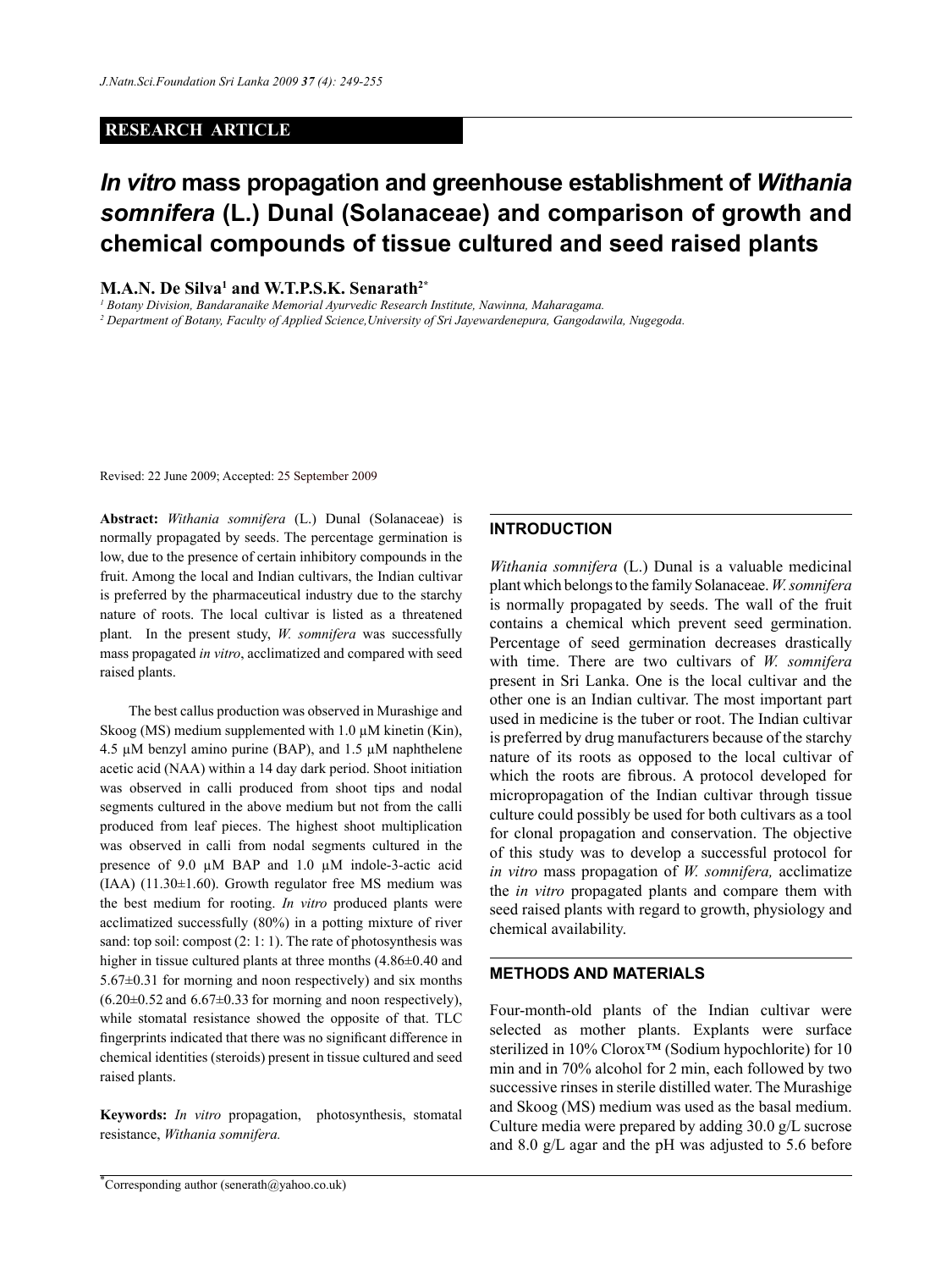being autoclaved. Cultures were maintained at 25±1 ºC under 3000 lx light intensity for 16 h except where callus induction is required. Unless otherwise stated there were 20 replicates in each treatment. Completely randomized design (CRD) was used in all experiments. Analysis of variance (ANOVA) was used to identify whether there were any significant differences between different treatments and the least significant difference (LSD) was used as the mean separation technique.

*Callus induction from different explants*: Leaf pieces (25.0 mm2 ) from the fully opened third leaf from the apex, nodal segments and shoot tips of 6.0 mm were used as explants for callus induction. Explants were cultured on MS basal medium supplemented with 1.0  $\mu$ M (Kinetin) and benzyl amino purine (BAP) and naphthalene acetic acid (NAA) in 3 different combinations.

Cultures were incubated at  $25\pm1$  °C in the dark for a period of 14 d for callus initiation and transferred to a 16 h photoperiod and maintained for another 28 d because preliminary studies indicated that incubation in continuous darkness for more than 14 d retarded callus growth. The number of days taken for callus initiation, and the diameter, colour and texture of the callus and level of shoot initiation were recorded after 4 wks.

*Determination of a suitable growth regulator combination for shoot proliferation and multiplication*: Calli were transferred into MS medium supplemented with 1.0 µM indole acetic acid (IAA) and different concentrations of BAP (4.5, 9.0 or 13.0.µM) for shoot proliferation**.** After 60 ds of incubation under a 16 h photoperiod, shoot length, number of shoots per callus and number of leaves per shoot were measured.

*Determination of suitable growth regulator combination for root induction*: Once shoots elongated up to about 5 cm height they were transferred into the root initiation medium. MS medium was used as the basal medium and indole-3-butyric acid (IBA)  $(0.0, 5.0 \text{ or } 10.0 \text{ }\mu\text{M})$ and IAA  $(0.0, 6.0 \text{ or } 12.0 \text{ }\mu\text{M})$  were used as growth regulators. Growth regulator free MS medium was used as the control. The rooting percentage, number of roots per shoot and root lengths were measured after 60 ds of incubation.

*Determination of the suitable potting mixture for acclimatization and greenhouse establishment*: Rooted plants were carefully removed from the culture medium and washed with sterile distilled water to remove all traces of agar. The tissue cultured plants were then dipped in a solution of 1.0 g/L Captan<sup>TM</sup> for 5 min. Plantlets were first transferred to river sand which was already sterilized in a hot air oven at  $162 \pm 1$ °C for 2 h. Sand trays were kept inside a humid chamber. Humidity was controlled and gradually adjusted to that of ambient conditions by replacing the top cover of the chamber which has different sizes of holes.

After 3 wks the acclimatized plants were transferred into 4 different potting mixtures (Topsoil: coir dust:compost (1:1:1:), river sand:coir dust:compost (2:1:1), river sand:topsoil:compost (2:1:1) and river sand:topsoil:coir dust  $(2:1:1)$ ) to determine the suitable potting mixture for the growth of *in vitro* produced plants. Ten plants were used for each treatment. Potted plants were watered regularly and examined for any attack by pests. Survival percentage was determined after 6 wks of keeping plants in the greenhouse.

*Comparison of growth, physiology and chemical nature of tissue cultured plants and seed raised plants*: Tissue cultured and seed raised plants of similar size were grown in black polythene bags (30 cm x 15 cm) and maintained in a greenhouse. There were 20 plants of each type. The growth, height of plants, number of leaves and number of branches were observed over a period of 6 months at 2 wk time intervals. Initial measurements were taken at the time of transplanting plants in the polythene bags. Height was measured from the soil surface to the tip of the shoot.

Rate of photosynthesis and stomatal resistance were considered as the physiological parameters. Rate of photosynthesis of *in vitro* produced plants and seed raised plants were measured at 3 month and 6 month stages using portable photosynthetic system  $Li - 6400$ (LI-COR Inc., USA). Measurements were taken in the morning and afternoon of the day. Stomatal resistance of the leaves was measured in the morning, noon and evening in six month old plants using AP4 cycling Porometer (Delta-T Devices Ltd., UK).

Thin layer chromatography (TLC) was used in order to compare chemical compounds. Samples were air dried (10% moisture content) and ground. Five grams of each sample were refluxed with 100.0 mL methanol for 4 h. The extract was filtered and the filtrate was evaporated to dryness under reduced pressure at 50 ºC. The dried extracts (0.15 g of each) were dissolved in 4.0 mL methanol. 4.0 µL of each solution were spotted separately in the GF $_{254}$  aluminum pre-quoted TLC plate. Withaferin A was used as the standard. Methanol: dichloromethane: cyclohexane (0.3 : 3.7 : 1.0) mixture was used as the solvent system.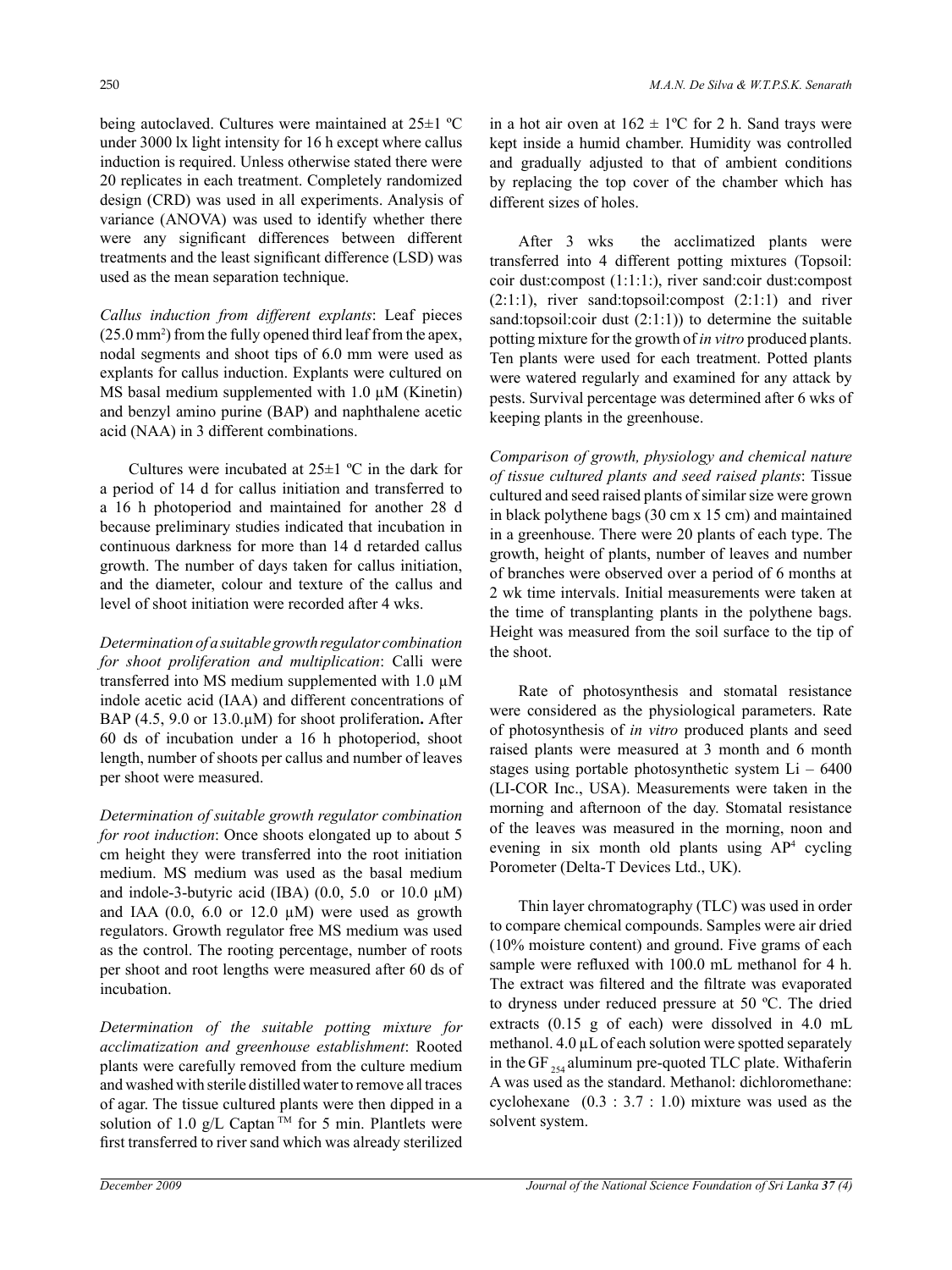#### **RESULTS AND DISCUSSION**

#### **Callus induction from different explants**

Although callus initiation took place in the dark, preliminary studies revealed that continuous darkness (more than 14 days) retarded callus growth. It was observed that after transferring calli into a 16 hour light regime, growth was enhanced and shoot initials were observed in some explants after 20 to 25 days in the same medium. In the presence of 1.0  $\mu$ M Kin, 4.5  $\mu$ M BAP and 1.5 µM NAA callus initiation was observed in leaf segments explants after a short period of time (9.10±1.10) days) compared to other tested media. The callus diameter varied significantly among the treatments. The highest callus diameter  $(1.90\pm 0.45)$  was observed in the presence of 1.0  $\mu$ M Kin, 4.5  $\mu$ M BAP and 0.5  $\mu$ M NAA where it took 10.20±1.10 days for callus initiation.

There was no significant difference between treatments in the mean number of days taken for callus induction from nodal segment explants. In the presence of 1.0  $\mu$ M Kin and 0.5  $\mu$ M NAA, callus initiation took place in a shorter period of time compared to other tested media. The highest nodal segment explant callus diameter  $(1.96 \pm 0.24)$  was observed in the presence of 1.0  $\mu$ M Kin, 4.5 µM BAP and 0.5 µM NAA, indicating that MS medium supplemented with 1.0  $\mu$ M Kin, 4.5  $\mu$ M BAP and  $0.5 \mu M NAA$  is the best medium for callus induction from nodal segments as well. However, the colour of the callus was yellowish green while the texture was hard, which was different from the calli obtained from leaf segments which were white and mucilaginous.

When shoot tips were used as explants, MS medium supplemented with 1.0  $\mu$ M Kin, 4.5  $\mu$ M BAP and 1.5  $\mu$ M NAA showed the lowest time taken for callus initiation  $(10.20\pm0.78$  days) when compared to the other two tested media  $(11.20\pm0.90$  and  $11.80\pm1.30$  days, respectively) but the difference was not significant. Callus diameter was highest  $(1.62 \pm 0.38)$  in the presence of 1.0 µM Kin, 4.5 µM BAP and 0.5 µM NAA, and it was 1.38±0.26 and 1.45±0.25 for the other two tested media.. Therefore, it could be suggested that MS medium supplemented with 1.0 µM Kin, 4.5 µM BAP and 0.5 µM NAA is the more suitable medium for callus and shoot initiation from nodal segments and shoot tips of *W. somnifera* (Table 1).

In past studies calli from root and cotyledonary leaf segments have been obtained in 0.11  $\mu$ M 2, 4 - D and 0.01 µM Kin. Plant regeneration was successful only from calli obtained from hypocotyl segments in the presence of BAP and 6-(r,r-dimethylallyamino)purine (2-iP). The number of calli resulted from shoot tip explants compared to leaf segment explants was higher in MS medium supplemented with  $56.0 \mu M$  Kin<sup>2</sup>. In the present study the number of calli obtained from leaf piece explants was higher when compared to that of nodal segments and shoot tips.

| $BAP: NAA(\mu M)$ | Mean number of days for | Callus diameter (cm)         |
|-------------------|-------------------------|------------------------------|
|                   | callus initiation       | at four weeks                |
| Leaf pieces       |                         |                              |
| 4.5:0.5           | $10.20 \pm 1.10$        | $1.90 \pm 0.45$ <sup>a</sup> |
| 4.5:1.5           | $9.10 \pm 1.10$         | $1.45 \pm 0.38^{\mathrm{b}}$ |
| 0.0:0.5           | $13.30 \pm 1.10$        | $0.75 \pm 0.17$              |
| $LSD$ 5%          | 8.45                    | 1.35                         |
| Nodal segments    |                         |                              |
| 4.5:0.5           | $13.30 \pm 1.10$        | $1.96 \pm 0.24$ <sup>a</sup> |
| 4.5:1.5           | $10.70 \pm 1.40$        | $1.49 \pm 0.22^{\mathrm{b}}$ |
| 0.0:0.5           | $7.80 \pm 1.00$         | $1.40 \pm 0.15^{\text{ b}}$  |
| $LSD$ 5%          | 7.40                    | 0.94                         |
| Shoot tips        |                         |                              |
| 4.5:0.5           | $11.20 \pm 0.90$        | $1.62 \pm 0.38$ <sup>a</sup> |
| 4.5:1.5           | $10.20 \pm 0.78$        | $1.38 \pm 0.26^{\mathrm{b}}$ |
| 0.0:0.5           | $11.80 \pm 1.30$        | $1.45 \pm 0.25^{\mathrm{b}}$ |
| $LSD$ 5%          | 3.13                    | 0.47                         |

**Table 1:** Callus induction from leaf pieces in different growth regulator combinations after four weeks

\* Measurements are the mean of twenty replicates.

\* Means within columns the same letter are not significantly different.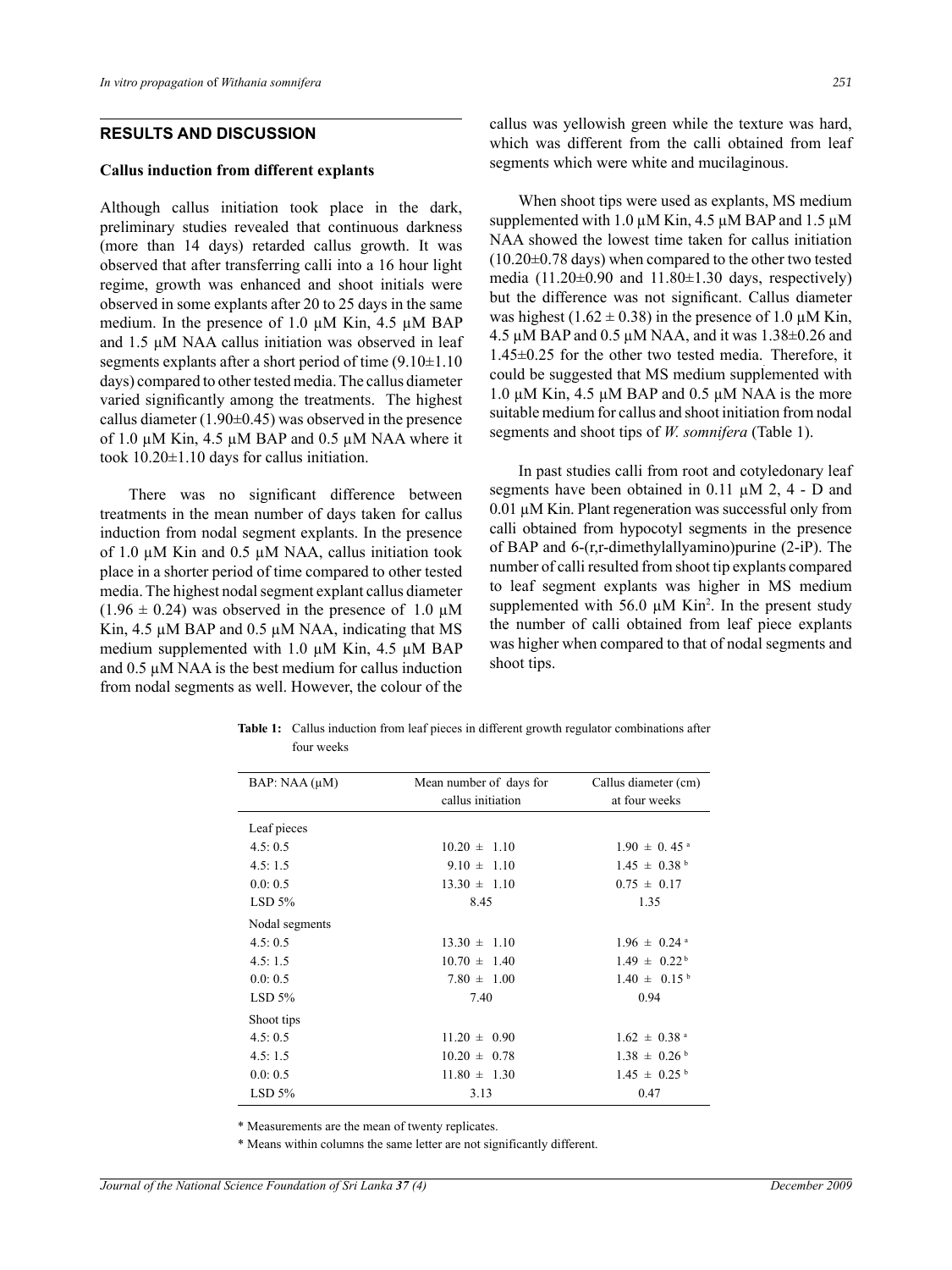| $BAP(\mu M)$   | Mean number of<br>leaves      | Mean shoot length<br>(cm) | Mean number of shoots<br>per callus |
|----------------|-------------------------------|---------------------------|-------------------------------------|
| Nodal segments |                               |                           |                                     |
| 4.5            | $5.30 \pm 1.40^{\mathrm{b}}$  | $3.70 \pm 1.00$           | $3.90 \pm 1.10$                     |
| 9.0            | $11.10 \pm 1.50$ <sup>a</sup> | $4.60 \pm 1.10$           | $11.30 \pm 1.60$ °                  |
| 13.0           | $5.60 \pm 1.70^{\mathrm{b}}$  | $2.50 \pm 0.61$           | $6.40 \pm 1.60$ f                   |
| $LSD$ 5%       | 12.66                         | 4.12                      | 14.60                               |
| Shoot tips     |                               |                           |                                     |
| 4.5            | $3.30 \pm 1.00$               | $2.30 \pm 0.50$           | $3.20 \pm 1.40$                     |
| 9.0            | $9.60 \pm 1.80$ c             | $3.30 \pm 0.80$           | $7.60 \pm 1.60$ s                   |
| 13.0           | $4.00 \pm 0.90$ <sup>d</sup>  | $2.20 \pm 0.60$           | $6.20 \pm 1.80$ h                   |
| $LSD$ 5%       | 13.39                         | 2.40                      | 8.70                                |

**Table 2:** Shoot multiplication in calli obtained from nodal segments and shoot tips of *W. somnifera*

**FIGURES: Figure 2: Growth of tissue cultured plants and seed raised plants of**  *W. somnifera* \* Measurements are the mean of twenty replicates.

\* Means within columns having the same letter are not significantly different.



**Figure 1:** Growth of tissue cultured plants and seed raised plants of *W. somnifera*



withaferin A and R- root extract T-tissue cultured plants, **Plate 2:** TLC fingerprint of samples S- seed raised plants, W-sstandard of *W. somnifera* 



of **Plate 1:** a) Multiple shoot induction and b) elongation of *W. somnifera*

### **Determination of a suitable growth regulator combination for shoot proliferation and multiplication**

Calli produced from leaf segments did not produce shoot initials in any of the media tested. In calli induced from nodal segments, shoot multiplication showed a significant difference between treatments for mean number of leaves and mean number of shoots per callus. The highest mean number of leaves, mean shoot length and mean number of shoots per callus were observed in MS medium supplemented with 9.0  $\mu$ M BAP and 1.0  $\mu$ M IAA (Plate1a). Results obtained for callus induction from shoot tip explants were comparable with results obtained from nodal segment explants (Table 2). However, mean number of leaves, mean shoot length and mean number of shoots per callus were lower in calli obtained from shoot tip explants than those from nodal segments. The highest mean number of leaves, mean shoot length and mean number of shoots per callus  $(9.60 \pm 1.80, 3.30 \pm 0.80,$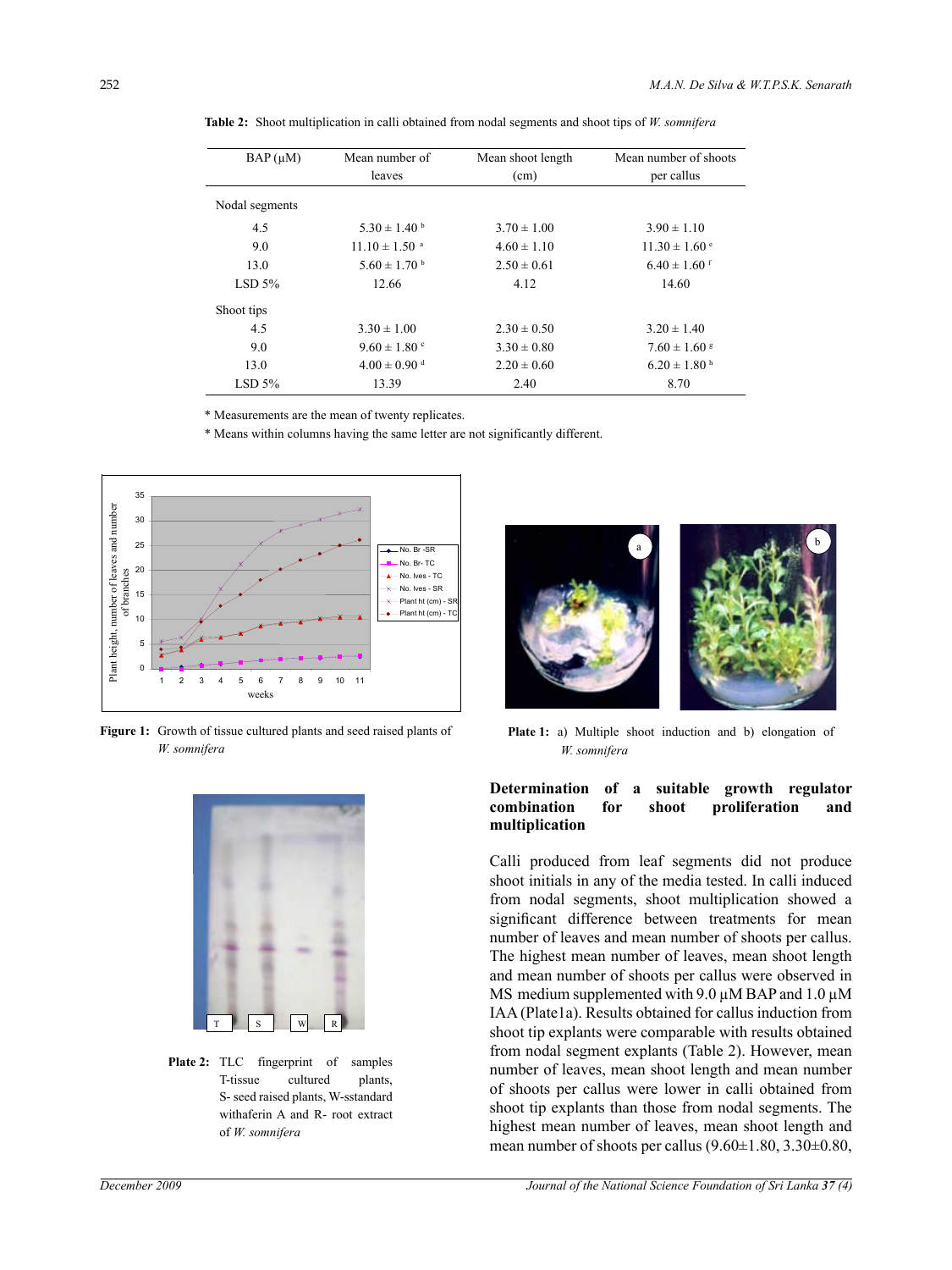$7.60 \pm 1.60$ , respectively) was observed in the medium supplemented with 9.0  $\mu$ M BAP and 1.0  $\mu$ M IAA and those values were significantly higher than those obtained from other tested treatments.. Therefore, it could be suggested that MS medium supplemented with 9.0  $\mu$ M BAP and 1.0  $\mu$ M IAA as the better medium for shoot proliferation and multiplication from these calli.

As reported in published work, shoot initials developed from hypocotyle segment calli have been transferred into a medium of MS supplemented with 9.1 µM 2,4-D and  $0.9 \mu M$  Kin for elongation<sup>1</sup>. Multiple shoots have been induced in MS medium with a growth regulator combination of 2.3 µM 2,4-dichlorophenoxyacetic acid  $(2,4-D)$ , 2.5  $\mu$ M IBA and 4.4  $\mu$ M BAP from shoot tips of *in vitro* germinated seeds<sup>3</sup>. This is not possible with *W. somnifera*, because seed germination ability decreases with the storage time and at times germination is inhibited by substances present in mucilage around the seeds. Multiple shoots have been produced in low number  $(2-3)$  from leaf explants of 3-month-old seedlings<sup>4</sup> and elongated in MS medium supplemented with 8.8 µM BAP and 7.9  $\mu$ M IAA. In the present study, the best medium observed for shoot proliferation is MS medium supplemented with 9.0  $\mu$ M BAP and 1.0  $\mu$ M IAA, where the BAP level was comparable with previous studies but not the IAA level.

# **Determination of a suitable growth regulator combination for root induction**

There was a non significant difference in rooting percentage, mean number of roots per shoot and mean root length among the tested concentrations of the growth regulator (Table 3). Rooting percentage, number of roots and root length in MS medium with 12.0 µM IBA and growth regulator free MS medium (control) were comparable, and values obtained for control was the highest among the other treatments suggesting that the best medium for root initiation of *W. somnifera* is MS medium without the growth regulator.

*In vitro* rooting of *W. somnifera* had been achieved in growth regulator free MS medium<sup>3</sup> and in MS medium supplemented with  $0.04$  BAP medium<sup>4</sup>. IBA  $(2.0 \text{ mg L}^{-1})$ alone or a combination with 2.0 mg  $L^{-1}$  IBA and 2.0 mg  $L^{-1}$ IAA has also been successful in some studies<sup>5</sup>.

# **Determination of a suitable potting mixture for acclimatization and greenhouse establishment of tissue cultured plants**

Highest survival percentage (80%) was observed in a potting mixture of river sand: top soil: compost (2:1:1). Overall survival percentage was low in other tested potting mixtures (40 – 50%). Healthy, well rooted *in vitro* produced *W. somnifera* plants were transferred into pots containing autoclaved mixture of sand: soil, and acclimatized for 2 weeks under diffused sunlight and 70 % humidity in a greenhouse before being transferred to the field<sup>4</sup>. The establishment of rooted shoots of *W. somnifera* in soil in a greenhouse with 60% survival<sup>3</sup> has also been reported. However, the rate of survival in the mixture of river sand: top soil: compost  $(2:1:1)$  is comparatively higher than those in previous studies.

# **Comparison of growth, physiology and chemical nature of tissue cultured plants and seed raised plants**

*In vitro* raised plants are often compared with seed-raised plants in order to identify physiological or morphological disorders, which could appear in the *in vitro* propagated plants.

The mean height and number of leaves for both types of plants when plotted against time, showed sigmoid patterns. This indicates that the tissue cultured plants have a normal pattern of growth. It was observed that the heights of the seed raised plants are comparably higher than that of tissue cultured plants and the difference occurred after the  $6<sup>th</sup>$  week. The mean number of leaves was also higher in seed raised plants. In case of branching, both type of plants showed a similar pattern (Figure 1).

In the present study, a higher height increment was also observed with seed raised plants compared to tissue cultured plants. Many researchers in the field of tissue culture have often observed a dwarf appearance of micropropagated plants, which recovered in latter stages of development in the field<sup>6,7</sup>.

The higher height increment of seed raised plants may be due to different ambient conditions during initial stages of seedling growth. Factors that affect the growth of a tissue cultured plant, such as light, space, gas exchange and functional root system are not limited when plants are grown in a greenhouse. The appearance of short stems in tissue cultured plants could also be due to high concentration of cytokinin in the medium<sup>6</sup>.

The leaf number is also higher in seed raised plants compared to those of tissue cultured plants. The difference in height between seed raised and tissue cultured plants is low.

According to the results obtained after three and six months, it was observed that the rate of photosynthesis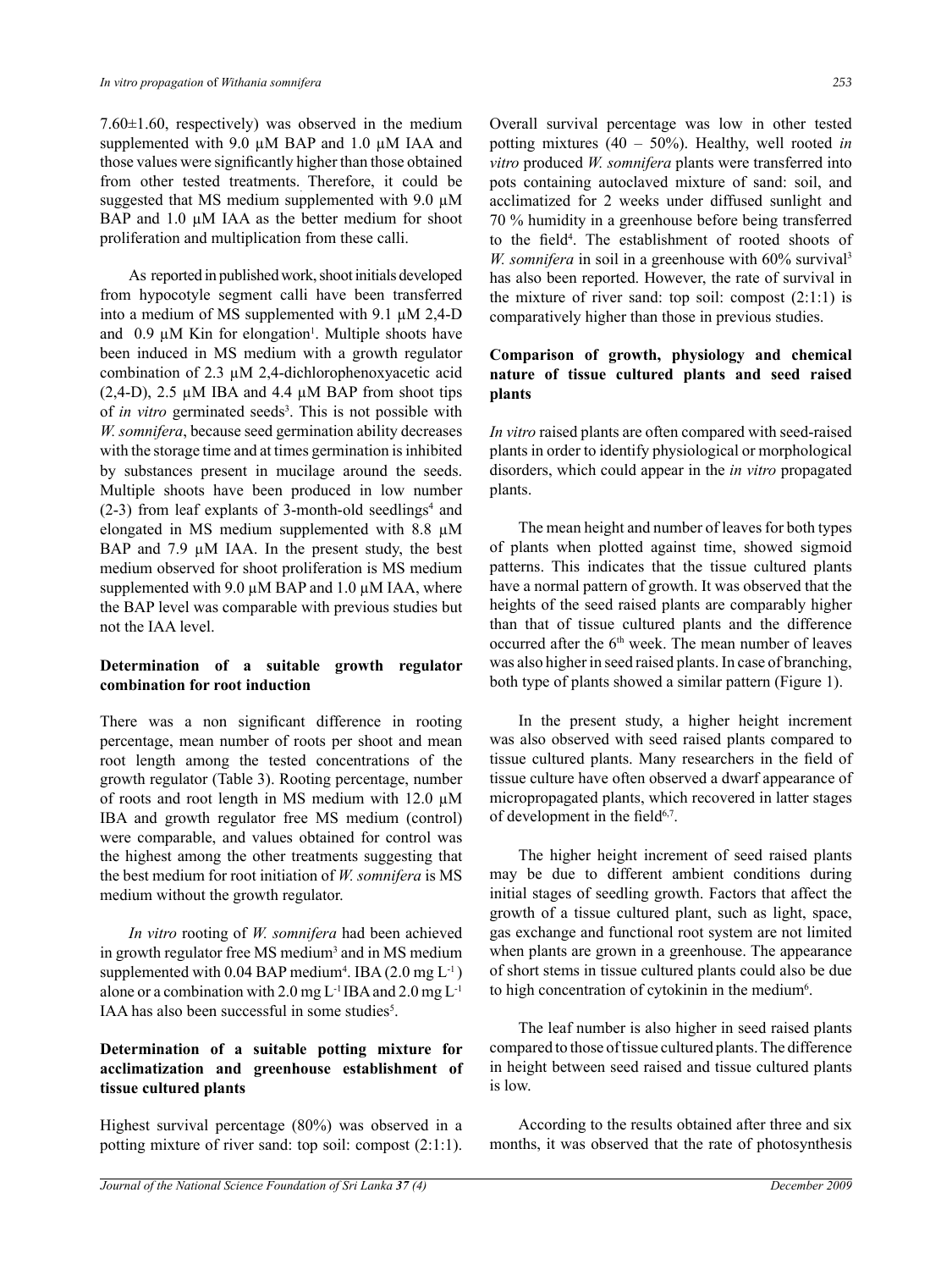| <b>IBA:NAA</b>  | Rooting percentage | Mean number of roots | Mean root length $\pm$ SE |  |
|-----------------|--------------------|----------------------|---------------------------|--|
| $(\mu M)$       |                    | per shoot $\pm$ SE   |                           |  |
|                 |                    |                      |                           |  |
| $0:0$ (control) | 60                 | $2.71 \pm 2.10$      | $3.10 \pm 3.10$           |  |
| 5.0:6.0         | 50                 | $1.70 \pm 1.70$      | $2.30 \pm 2.40$           |  |
| 10.0:0.0        | 60                 | $1.90 \pm 1.70$      | $2.20 \pm 2.00$           |  |
| 0.0:12.0        | 60                 | $2.10 \pm 1.90$      | $2.90 \pm 2.60$           |  |
| $LSD$ 5%        |                    | 0.83                 | 1.84                      |  |

**Table 3:** Root production of *W. somnifera* in different growth regulator combinations in MS medium supplemented with different growth regulator combinations.

\* Measurements are the mean of twenty replicates

**Table 4:** Rate of photosynthesis of tissue cultured *W. somnifera plants* after three and six month of growth

| Rate of photosynthesis                                        | Time                         |                   |  |
|---------------------------------------------------------------|------------------------------|-------------------|--|
| ( $\mu$ mol CO <sub>2</sub> m <sup>-2</sup> s <sup>-1</sup> ) | Morning                      | Noon              |  |
| Three month                                                   |                              |                   |  |
| Tissue cultured plants                                        | $4.86 \pm 0.40$ <sup>a</sup> | $5.67 \pm 0.31$ e |  |
| Seed raised plants                                            | $3.13 \pm 0.20$ b            | $4.08 \pm 0.30$ f |  |
| LSD 5 $\%$                                                    | 1.30                         | 0.92              |  |
| Six months                                                    |                              |                   |  |
| Tissue cultured plants                                        | $6.20 \pm 0.52$              | $6.67 \pm 0.33$ s |  |
| Seed raised plants                                            | $4.85 \pm 0.24$ <sup>d</sup> | $5.02 \pm 0.30$ h |  |
| LSD $5\%$                                                     | 1.11                         | 1.23              |  |

\* Measurements are the mean of six replicates.

\* Means within columns having the same letter are not significantly different.

**Table 5:** Mean stomatal resistance at six months

| Time                   | Stomatal resistance $(s \text{ cm}^{-1})$ |                              |                              |
|------------------------|-------------------------------------------|------------------------------|------------------------------|
|                        | Morning                                   | Noon                         | Evening                      |
| Tissue cultured plants | $2.85 \pm 0.40^{\circ}$                   | $2.01 \pm 0.30$ <sup>d</sup> | $2.32 \pm 0.40$ f            |
| Seed raised plants     | $5.04 \pm 0.71$ <sup>a</sup>              | $4.72 \pm 0.40$ °            | $5.64 \pm 0.60$ <sup>e</sup> |
| LSD(5%)                | 3.60                                      | 3.12                         | 4.01                         |

\* Measurements are the mean of six replicates.

\* Means within columns having the same letter are not significantly different.

is significantly higher in tissue cultured plants than seed raised plants. In both types of plants the rate of photosynthesis increased with maturity, with the tissue cultured plants showing a slightly higher rate (Table 4). This shows further establishment of tissue cultured plants under natural environmental conditions. A similar pattern of change in rates of photosynthesis was observed in tissue cultured plants of *Munronia pinnata*<sup>7</sup> .

The stomatal resistance was significantly lower in tissue cultured plants than those of seed raised plants (Table 5). Both types of plants showed lower stomatal

resistance to water loss at noon which may be due to increased ambient temperature. Higher stomatal resistance was observed in six month old seed raised plants.

Many researchers have pointed out the difficulty in controlling water loss of micropropagated plants, which causes severe desiccation upon removal from *in vitro* cultures 9,10. This is mainly due to malfunctioning stomata and unresponsive stomata that hinder acclimatization under *ex vitro* conditions and increase mortality by desiccation  $11$ .